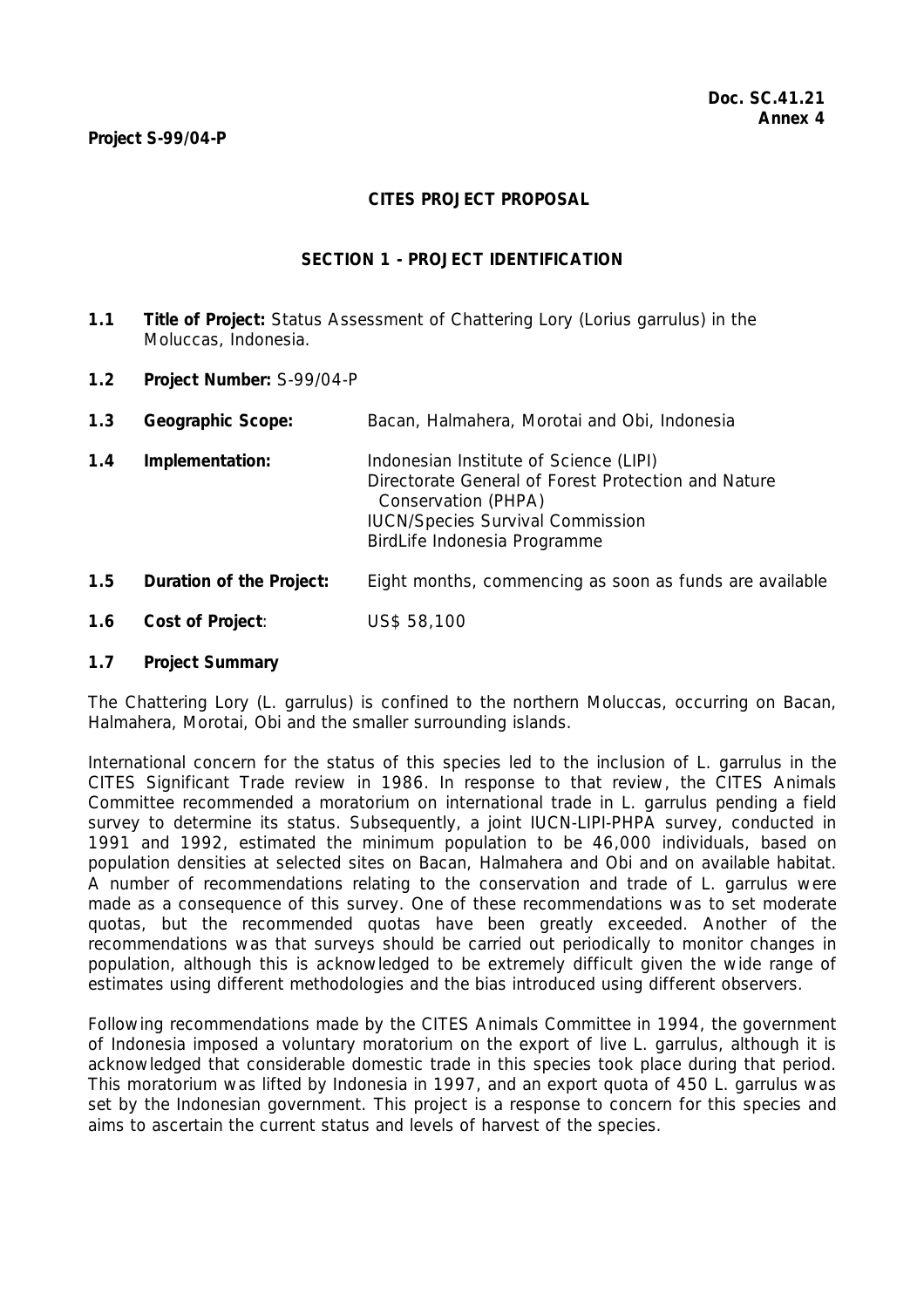#### **SECTION 2 - BACKGROUND AND PROJECT CONTRIBUTION TO OVERALL CITES IMPI FMENTATION**

## **2.1 Background**

The Chattering Lory (*L. garrulus*) is confined to the northern Moluccas, occurring on Bacan, Halmahera, Morotai, Obi, and the larger surrounding islands including Rau and the Widi Islands (White and Bruce 1986). Of the three subspecies, the one occurring on Bacan and Obi,

*Lorius. g. flavopalliatus*, is very distinctive and the most attractive, characterized by a large, bold-yellow patch on the back. This enables relatively easy identification of the origin of specimens of this species in trade. *L. garrulus* is the most popular parrot pet in the northern Moluccas and is a very important species in both domestic and international trade.

In 1945, *Lorius g. morotaianus* was reported to be the most common parrot on Morotai and Rau (Lendon, 1946). It was still common on Morotai and in other parts of its range in the early 1980s (Smiet, 1985). However, in 1985 Milton and Marhadi (1987) rarely encountered *Lorius g. flavopalliatus* on Bacan and concluded that it was an uncommon species that might soon become rare.

In 1991-1992, Lambert (1992) investigated the status and trade in of *L. garrulus* on Bacan, Halmahera and Obi. He found that *L. garrulus* was primarily a forest species and that the species is now most frequently found in hill and montane forest and on steep-sided ridges, occurring up to at least 1300 metres on Mt. Sibela, Bacan. Although tolerant of logging, evidence strongly suggests that this species does not normally frequent agricultural land. *L. garrulus* was always observed in pairs. *L. garrulus* is a nectarivore, feeding on nectar and pollen. Small groups of up to five birds were occasionally observed congregating at flowering trees (Lambert, 1992). It is likely that *L. garrulus* also acts as a pollinator for some species of trees at which it feeds and may, therefore, play an important role in the ecosystem. Pollinators that are capable of rapidly moving over long distances, such as nectarivorous parrots, may be of particular importance in the recovery of forests that have been selectively logged.

Although some accounts (Lendon, 1946) suggest that this species sometimes feeds on the flowers of coconuts along the coast, this behaviour was not observed, suggesting that it is seasonal or that populations have declined in coastal areas, as suggested by Forshaw and Cooper (1989). On Bacan, informants had not seen *L. garrulus* in coastal coconuts, but near Kelo, Obi, one informant claimed that *L. garrulus* visited coastal coconuts during prolonged dry seasons.

As with most psittacines in Indonesia, little is known about their breeding habits. Lambert (1992), however, documented breeding activity between September and October on Obi and noted that it may continue until at least late February since birds were observed entering holes at this time. Suitable nesting sites are apparently usually found in the largest trees in the forest, though this species may sometimes nest in the top of broken-off palm trunks.

International concern regarding the status of *L. garrulus* arose as a consequence of the large numbers entering international trade reported to CITES and the large domestic trade in this species. In 1986, the CITES Significant Trade project identified a number of CITES Appendix-II species believed to be traded at unsustainable levels. Although field studies of some of these species have yielded information for the elaboration of management programmes, many species continue to be traded at significant levels in the absence of essential data. In an effort to accelerate the process of collecting data, the Convention, at its seventh meeting (Lausanne, 1989) requested the assistance of IUCN in developing and conducting studies on Appendix-II species subject to significant levels of trade. *L. garrulus* was one of those species. A field study to assess its status was conducted in 1991-92 (Lambert 1992).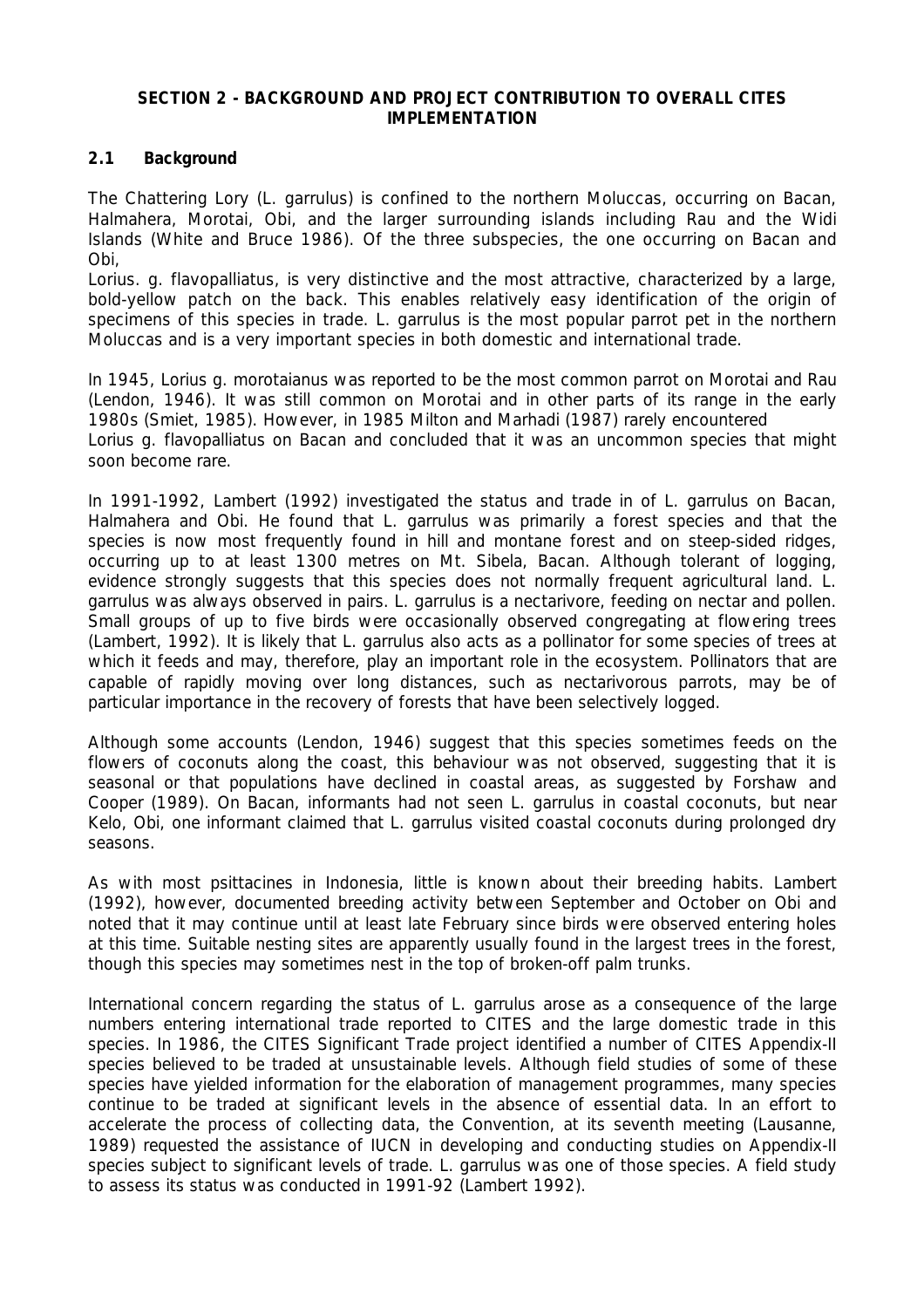Based on variable circular plots and transect data, Lambert (1992) estimated that the minimum total population of *L. garrulus* was 46,000 individuals, although maximum population size was probably considerably higher. Nevertheless, in view of the difficulties in assessing population sizes using these survey methods, the minimum value was the one used in formulating recommendations relating to harvest and harvest quotas. Anecdotal evidence obtained by interviews suggests that 15-20 per cent of *L. garrulus* die prior to shipment to other destinations in Indonesia and that during 1991 the estimated minimum number of *L. garrulus* caught for trade was 9,600. Furthermore, Lambert (1992) found that *L. garrulus* is one of the most frequent Indonesian parrots in domestic trade. Approximately 30 per cent of the specimens of this species caught were sold on the domestic market. Trade is still substantial, and during a survey on the islands of Sangihe and Talaud in 1996, *L. garrulus* was found to be a common pet on these islands, despite their isolation. Traders passing the island on their way from the Moluccas to the Philippines were said to carry significant numbers of this species (Lambert 1997). Recommendations relating to *L. garrulus* that were made in the 1992 report included:

 The mechanics of the quota system for both trapping and export should be reviewed and simplified;

 Each island should be treated as a management unit for the purposes of setting capture quotas;

 Capture quotas for *L. garrulus* should be revised in accordance with a suggested interim capture quota of 80 for Bacan, 860 for Halmahera, 100 for Morotai and 120 for Obi;

 There should be periodic monitoring of traded parrot populations on the islands inhabited by *L. garrulus*.

Despite the recommendations made by Lambert (1992), international trade in *L. garrulus* was reported to have increased, and illegal trade is still believed to be significant. For example, net trade in live *L. garrulus* reported to the CITES Database was: 1991 - 6,305; 1992 - 7,726; 1993 - 4,331 (Anon 1995).

At the tenth meeting of the Animals Committee the following recommendations were made to Indonesia regarding *L. garrulus*:

 Primary recommendation: The Management Authority of Indonesia should immediately suspend exports, pending the development and implementation of a population monitoring programme for *L. garrulus.*

 Secondary recommendation: The Management Authority of Indonesia should develop and implement a population monitoring programme and should inform the Secretariat.

In response to these recommendations, international trade in live *L. garrulus* was the subject of a voluntary moratorium by the Indonesian government (H. Jenkins *in litt*.). However, Indonesia's export quota for *L. garrulus* for 1997 is 450 (CITES Notification 980, 2 June 1997: Export Quotas for 1997). Nevertheless, despite these interim measures, there is still serious concern for this species, which may have been affected by the high level of past international trade and the present level of domestic trade. This project is a response to that concern and to the Animals Committee's recommendations. It seeks to investigate the status of the bird seven years after the 1992 survey.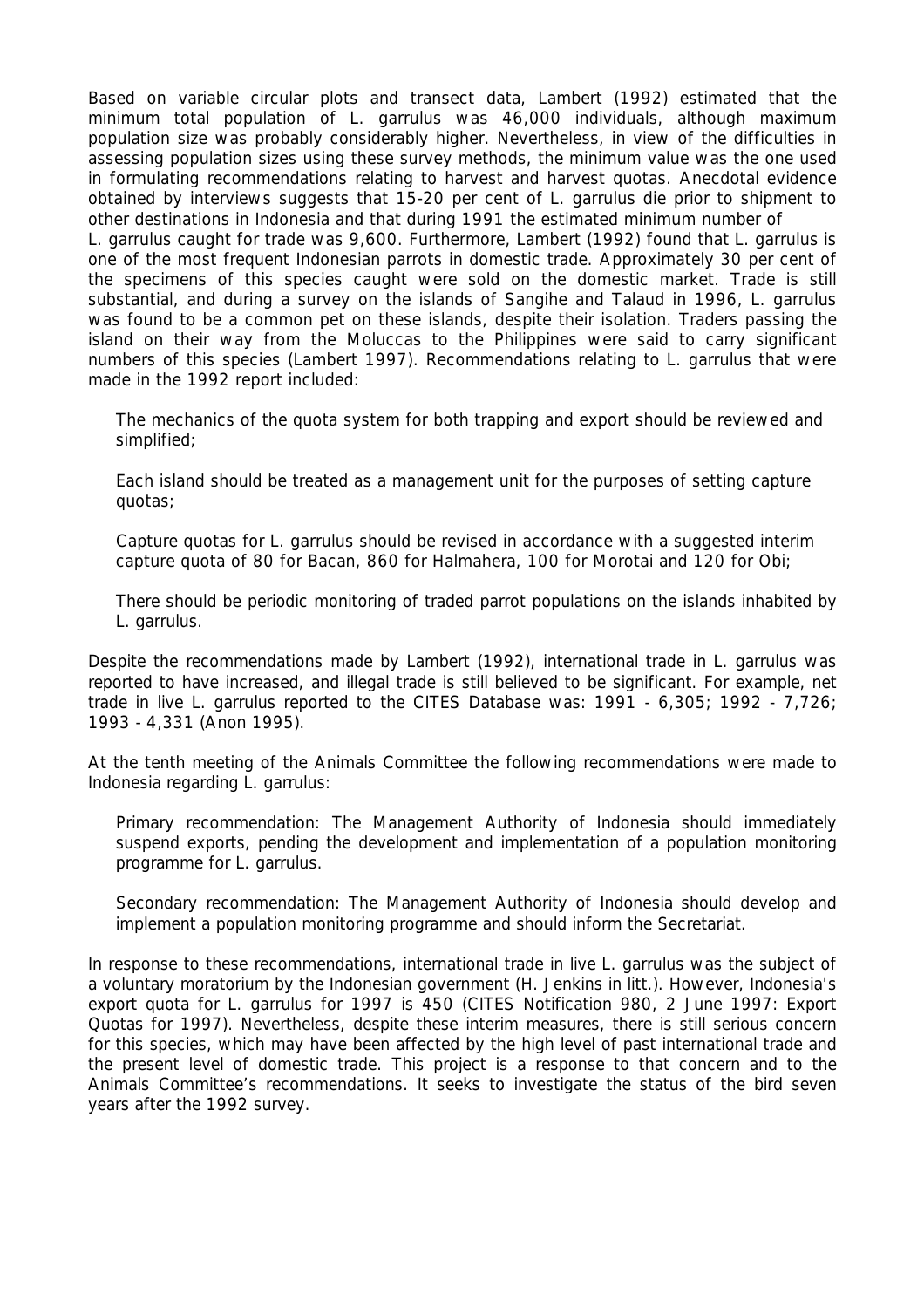# **2.2 Project contribution to the overall Implementation of CITES**

This project will ascertain whether the population of *L. garrulus* is sufficiently robust to allow sustainable trade, and if so, make recommendations relating to the level of capture and management of harvests and harvesting practices. Recommendations relating to its conservation and the safeguarding of its habitat will also be made.

## **SECTION 3 - NEEDS AND RESULTS**

### **3.1 Needs**

The project responds to a recommendation CITES Animals Committee.

## **3.2 Results**

The result of this project will depend on the status survey. It is likely that the project will result in recommendations relating to the setting of quotas for the sustainable exploitation of the species.

## **3.3 Assumptions to achieve results**

Suitable counterparts are available for training and implementation and that the Indonesian authorities provide adequate assistance and access to all selected sites. It is assumed that the Indonesian authorities will implement recommendations resulting from the study.

## **SECTION 4 - OUTPUT, ACTIVITIES, WORK PLAN AND TIMETABLE, BUDGET, FOLLOW UP**

## **4.1 Output**

A comprehensive report (in English and Indonesian) to the Indonesian Management and Scientific Authorities and CITES Secretariat regarding the status of *L. garrulus,* with an assessment of the effects of past and present trade.

## **4.2 Activities**

Field activities will take place on the islands of Bacan, Halmahera, Morotai and Obi for a period of 5 to 6 months, after an initial month of training. During this time, data will be collected on the distribution and status of the species in the wild, on trapping techniques, past and present trapping levels and population trends as judged by local inhabitants. Data on other psittacines in similar habitats in the Moluccas, such as the White Cockatoo (*Cacatua alba*) and Violet-necked Lory (*Eos reticulata*) will also be collected. The following objectives will determine field activities:

 to assess the present status of *L. garrulus* throughout its range and to estimate the maximum and minimum populations;

 to compare the status of the species with that found in the 1991 surveys carried out by IUCN, using similar techniques;

 to collect additional biological and ecological data on the species, particularly with regard to habitat preferences, diet, breeding and ranging behaviour of the three subspecies;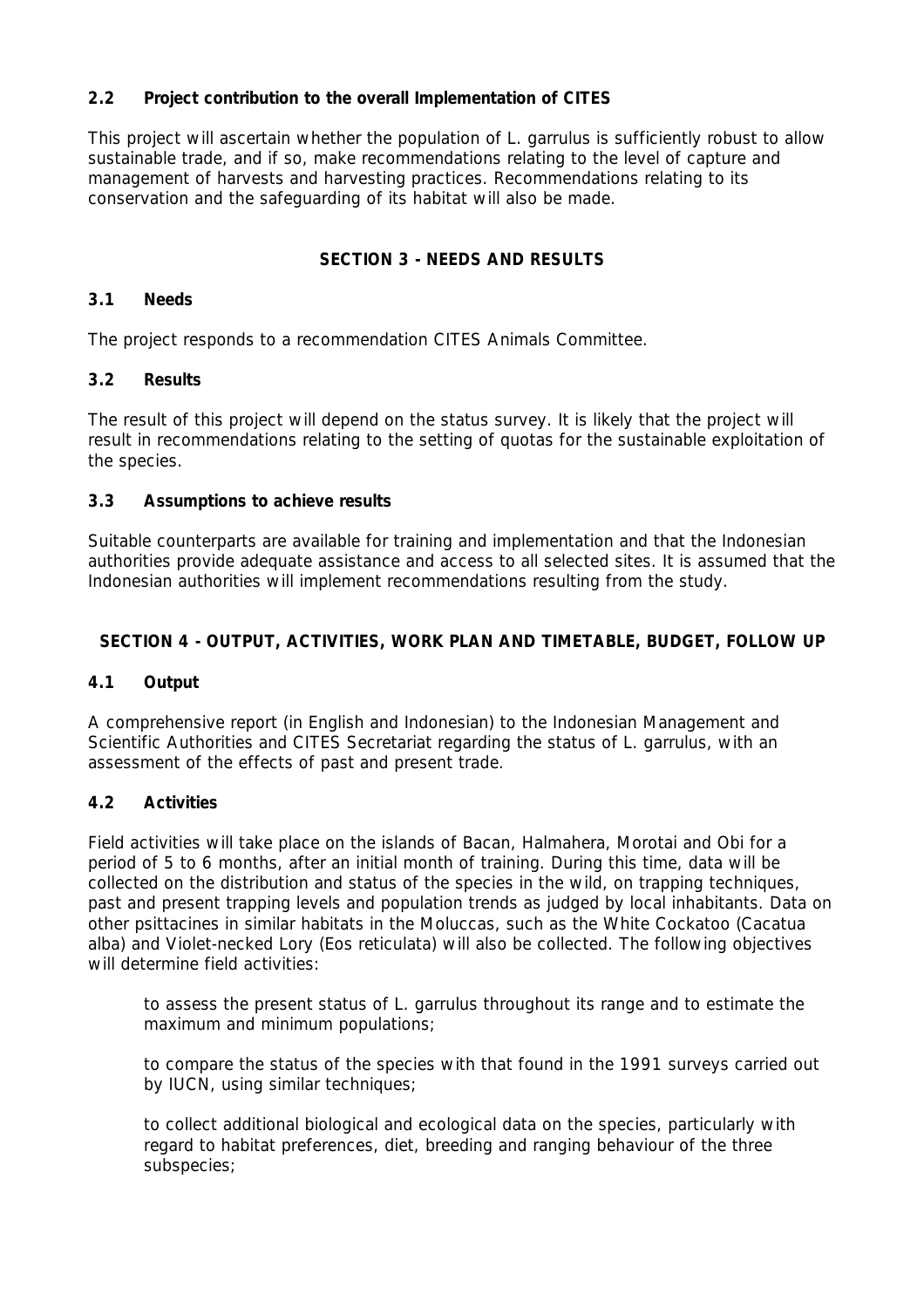to provide training of Indonesian field staff from relevant institutions building up capacity to implement recommendations relating to monitoring of population;

to assess the extent of current harvest and trade in this species;

 to provide recommendations for the management and conservation of *L. garrulus* and to assess the extent of implementation of recommendations made by IUCN in 1992;

 to provide information on the status of other endangered bird species in the northern Moluccas, in particular those that are in trade and those considered to be threatened.

## *Methodology*

Methodology will follow those used by Lambert (1992, 1997) in similar studies, relying primarily on Variable Circular Plot and transects and analysis of results with the programme DISTANCE. The 1992 survey included *L. garrulus,* and some of the same field sites will be revisited. Interviews and observation will provide the basis for the analysis of the impact and level of present and past trade.

## **4.3 Work plan and timetable**

Fieldwork (including training): 24 weeks Research and reporting: 4 weeks Amending report after peer review: 1 week Preparation of report for publication: 2 weeks

## **4.4 Budget**

| 10   | <b>Project Personnel</b>                                                                                            | <b>USD</b> |
|------|---------------------------------------------------------------------------------------------------------------------|------------|
| 1100 | Project personnel<br>Salary, trainer (assumes 3 man-months; responsible for training, data<br>analysis and report.) | 15,000     |
|      | Salary of Indonesian counterparts (PHPA/LIPI personnel)                                                             | 6,000      |
|      | Field subsistence (all personnel under 1100)                                                                        | 8,000      |
| 1200 | Consultants (Indonesians responsible for data collection, with<br>counterparts)                                     | 11,000     |
| 1300 | Administrative personnel                                                                                            | 1,500      |
| 1400 | Volunteers                                                                                                          |            |
| 1600 | Travel on official business (includes vehicle hire, international and<br>domestic flights)                          | 7,500      |
| 40   | <b>Equipment and Premises</b>                                                                                       |            |
| 4100 | Expendable equipment                                                                                                | 3,000      |
| 50   | <b>Miscellaneous</b>                                                                                                |            |
| 5100 | Operation and maintenance of equipment (includes repair and insurance<br>of equipment)                              | 600        |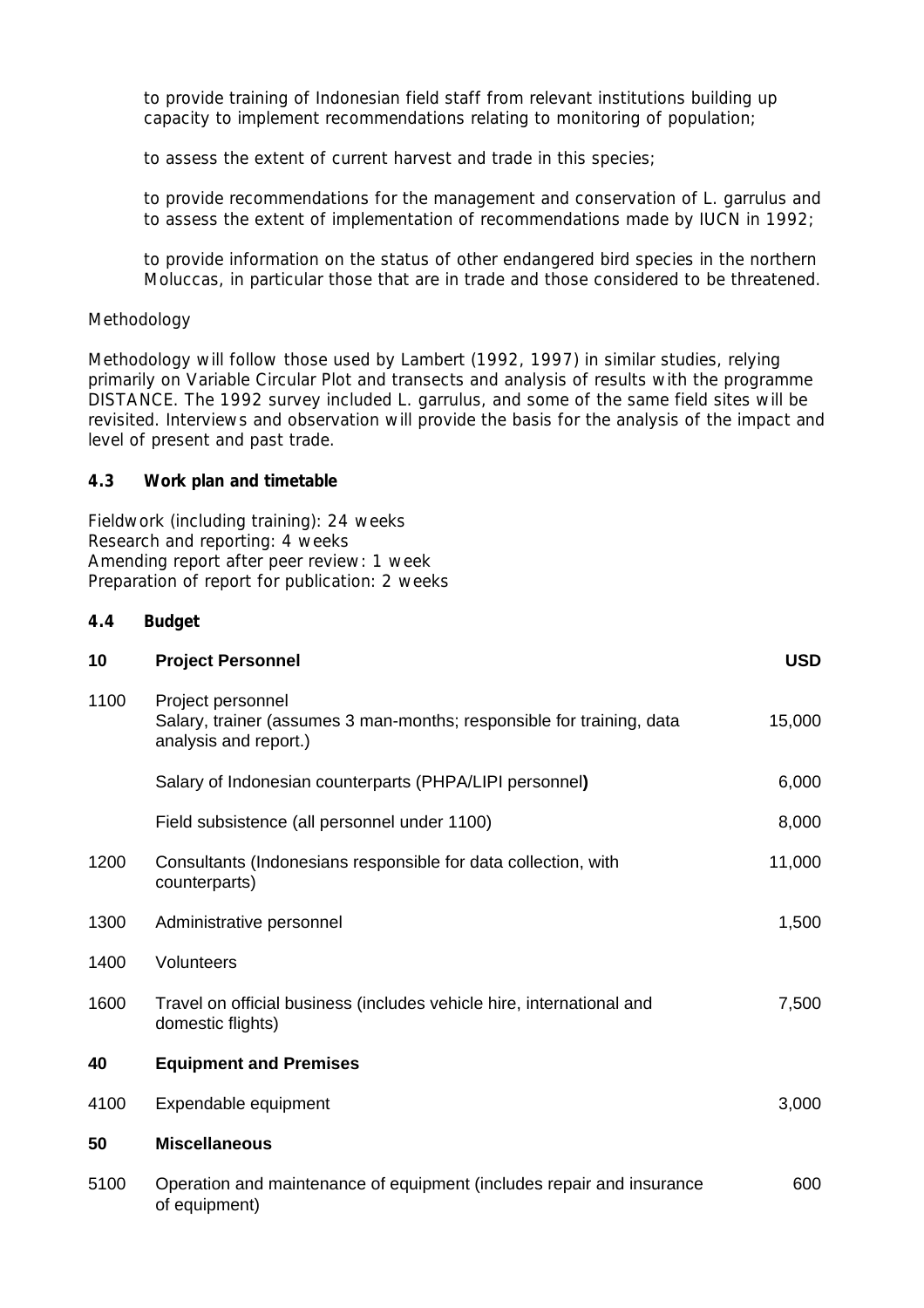|      | <b>TOTAL</b>                                                                                                                                  | 58,100 |
|------|-----------------------------------------------------------------------------------------------------------------------------------------------|--------|
| 60   | <b>Other Costs</b><br>Contingency for field (over-runs may be incurred in time waiting for visas<br>and exit permits expenses/cost over-runs) | 1,500  |
| 5300 | Sundry (includes visas, permits, miscellaneous costs)                                                                                         | 2,100  |
| 5200 | Reporting cost (includes review, translation, printing, distribution)                                                                         | 4,000  |

## **4.5 Cash Advance Requirements**

All funds for fieldwork are needed in advance of project implementation. Funds for publication and distribution of final report and final installments of consultant fees can be held back until completion of project and publication of final report.

## **4.6 Follow-up**

A report should be distributed for peer review and subsequently submitted to the CITES Animals Committee. PHPA and LIPI are responsible for considering recommendations made by the project and implementing accepted recommendations.

## **SECTION 5 - INSTITUTIONAL FRAMEWORK AND EVALUATION**

#### **5.1 Institutional framework**

This project will be implemented by consultants approved by the CITES Scientific Authority of Indonesia and will involve staff of the CITES Management and Scientific Authorities. IUCN and BirdLife can provide consultants if requested, as well as training and project evaluation. BirdLife has an office in Ambon and a programme in the northern Moluccas.

## **5.2 Evaluation**

Evaluation of the research findings and conclusions will be made during peer review.

## **SECTION 6 - MONITORING AND REPORTING**

- 6.1 **Progress Reports** Project duration is considered to be too short to require progress reports.
- 6.2 **Terminal Reports** A final report is to be completed within three months of completion of field work.
- 6.3 **Financial Reports:** An interim financial report is due within two weeks of completion of field work. A final financial report is due within two weeks of publication of final report.

In addition, work carried out in the field should be monitored and evaluated by IUCN.

#### 6.4 **Terms and Conditions**

 **6.4.1 Non-expendable equipment** will be provided by national authorities.